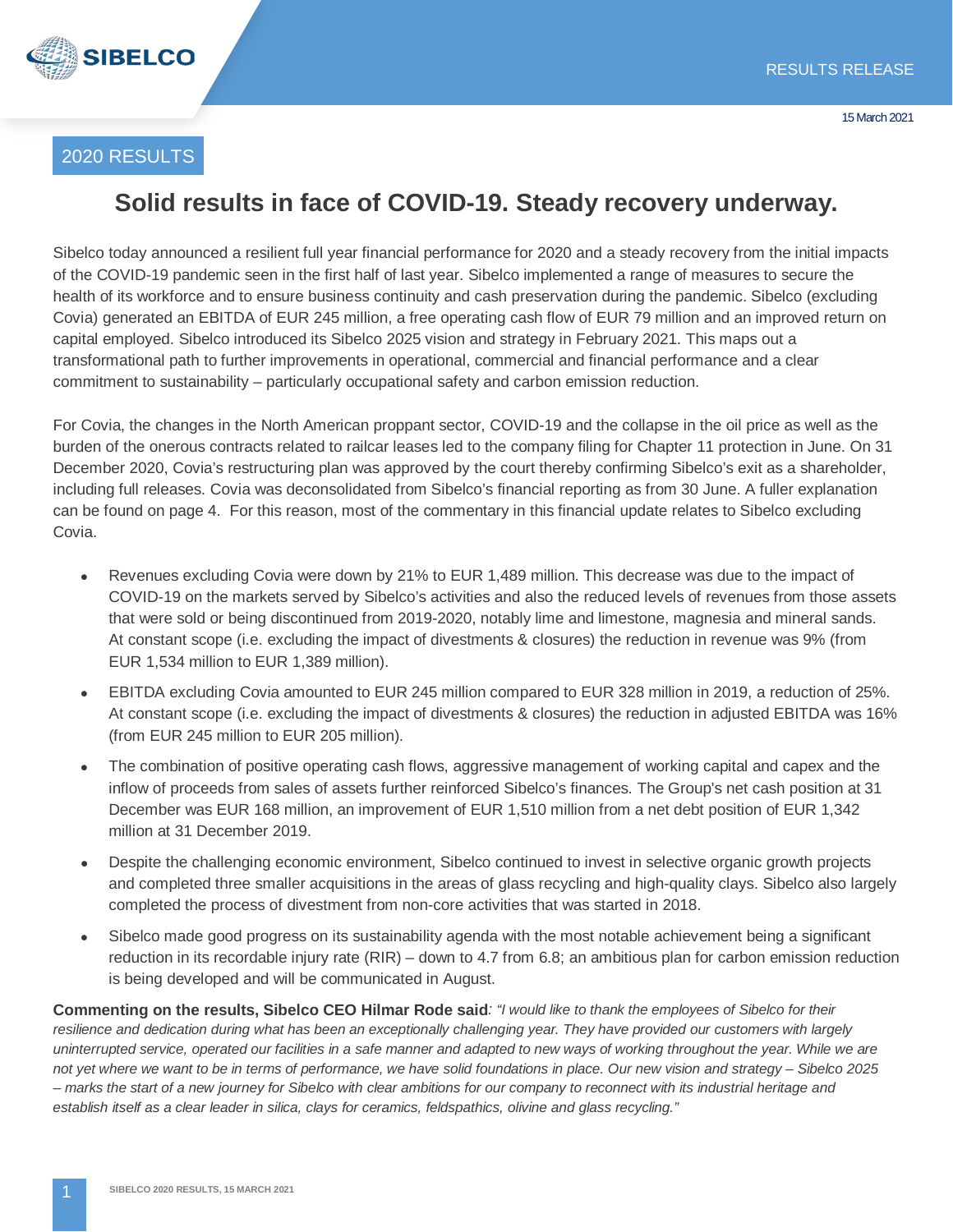

| 15 March 2021 |  |
|---------------|--|
|---------------|--|

| <b>KEY FIGURES</b><br>(million EUR)                                              | 2019                       | 2020                          | Change<br>vs 2019 % |
|----------------------------------------------------------------------------------|----------------------------|-------------------------------|---------------------|
| <b>Consolidated results</b>                                                      |                            |                               |                     |
| Revenue<br>Sibelco excl. Covia<br>Covia                                          | 3,295<br>1,879<br>1,426    | 1,976<br>1,489<br>492         | $-40%$<br>$-21%$    |
| <b>EBITDA</b><br>Sibelco excl. Covia<br>Covia                                    | 554<br>328<br>226          | 294<br>245<br>50              | $-47%$<br>$-25%$    |
| <b>EBIT</b><br>Sibelco excl. Covia<br>Covia                                      | (1,270)<br>118<br>(1, 388) | 92<br>126<br>(34)             | $+7%$               |
| <b>Adjusted EBIT</b><br>Sibelco excl. Covia<br>Covia                             | 127<br>178<br>(51)         | 105<br>122<br>(18)            | $-17%$<br>$-31%$    |
| Net result (share of the Group)<br>Sibelco excl. Covia<br>Covia                  | (672)<br>75<br>(746)       | 78<br>126<br>(48)             | $+68%$              |
| <b>Cash flows</b>                                                                |                            |                               |                     |
| Free operating cash flow<br>Sibelco excl. Covia<br>Covia                         | 222<br>45<br>177           | 106<br>79<br>27               | $-52%$<br>$+76%$    |
| <b>Funding</b>                                                                   |                            |                               |                     |
| Net cash / (debt)<br>Sibelco excl. Covia<br>Covia                                | (1, 342)<br>78<br>(1,420)  | 168<br>168<br>$\overline{0}$  |                     |
| Shareholders' equity<br>Sibelco excl. Covia<br>Covia                             | 1,098<br>1,077<br>21       | 1,047<br>1,047<br>$\mathbf 0$ | $-5%$<br>$-3%$      |
| Data / share                                                                     |                            |                               |                     |
| Earnings per share EUR                                                           | (1, 544.8)                 | 184.0                         |                     |
| Dividend (gross) EUR                                                             | 142.9                      | 106.0                         | $-26%$              |
| <b>Total shares</b>                                                              | 470,170                    | 470,170                       |                     |
| <b>Return on capital employed</b>                                                |                            |                               |                     |
| ROCE (EBIT / Average capital employed)<br>Sibelco excl. Covia<br>Covia           | (32.2%)<br>7.6%<br>(57.5%) | 3.8%<br>8.2%<br>$(3.7\%)$     | $+8%$               |
| Adjusted ROCE (Adj. EBIT / ave capital employed)<br>Sibelco excl. Covia<br>Covia | 3.2%<br>11.5%<br>$(2.1\%)$ | 4.3%<br>8.0%<br>$(1.9\%)$     | $+34%$              |
| Capital employed year end<br>Sibelco excl. Covia<br>Covia                        | 3,372<br>1,542<br>1,830    | 1,531<br>1,531<br>0           | $-55%$              |
| Average capital employed<br>Sibelco excl. Covia<br>Covia                         | 3,945<br>1,551<br>2,413    | 2,451<br>1,536<br>915         | $-38%$              |

The Group figures also include intercompany eliminations between Covia and Sibelco Excluding Covia.

Capital employed = total assets – current liabilities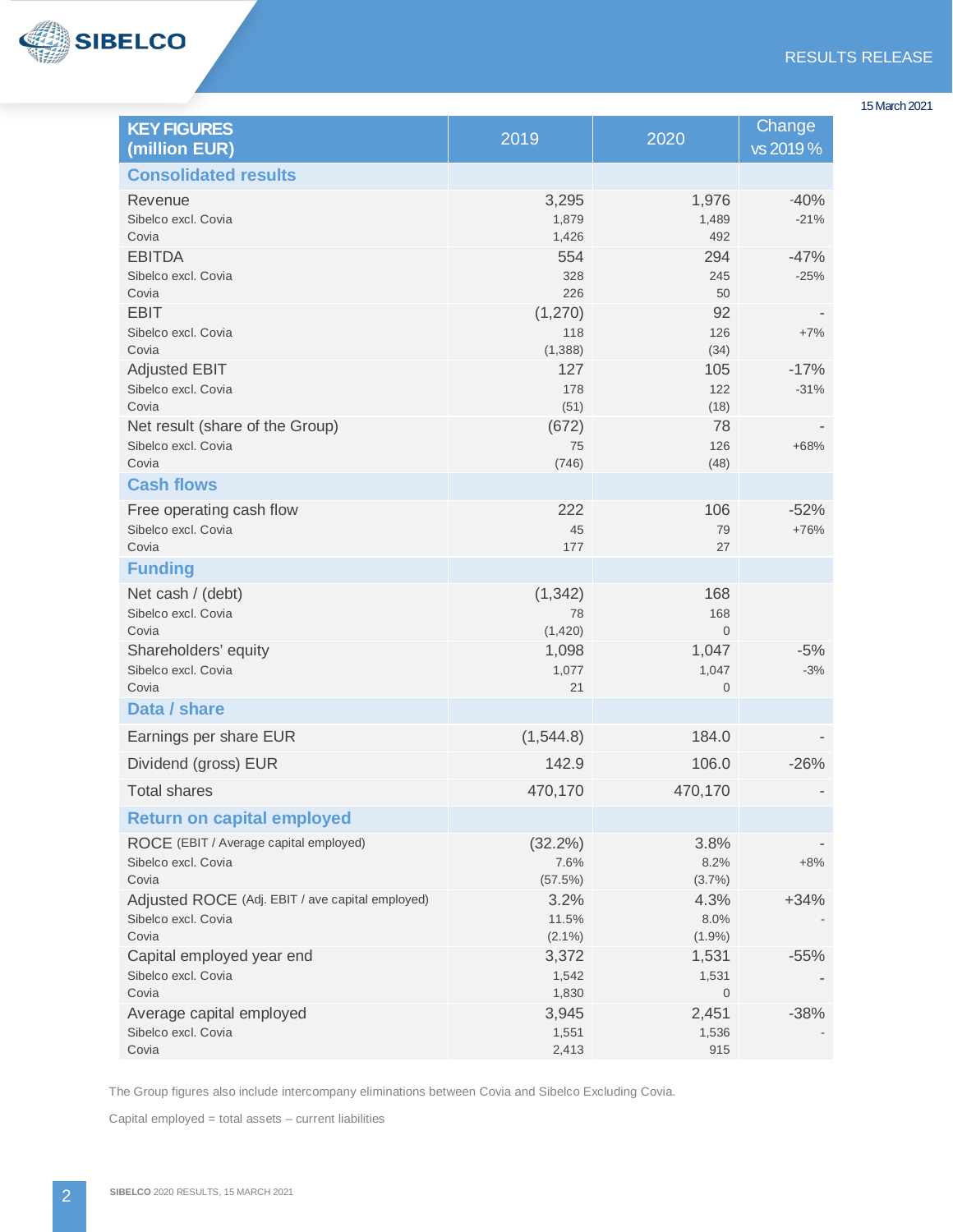

## FINANCIAL ITEMS

## **Group results**

For the purpose of the discussion of Sibelco's results below, we have focused on the performance excluding Covia and have added a short commentary on items pertaining to the full Group net consolidated results. Beyond the exit from Covia, Sibelco has undergone further changes to its portfolio of activities with several material divestments and closures. We are therefore providing pro-forma data on key metrics (revenue, EBITDA, FOCF and ROCE) for the continuing operations as this is the most relevant baseline for 2021 and beyond.

Revenues excluding Covia were down by 21% to EUR 1,489 million. This decrease was due to the impact of COVID-19 on the markets served by Sibelco's activities and also the reduced levels of revenues from those assets that were sold or closed from 2019-2020, notably lime and limestone, magnesia and mineral sands. At constant scope (i.e. excluding the impact of these divestments and closures) the reduction in revenue was 9% (from EUR 1,534 million to EUR 1,389 million). This reflected a steady recovery in the second half of the year from the significant impacts of the COVID-19 downturn felt in the second quarter. Sibelco's gross margin percentage remained stable as cost management measures kept track with the decrease in revenues (see below for more details).

EBITDA excluding Covia amounted to EUR 245 million compared to EUR 328 million in 2019, a reduction of 25%. At constant scope (i.e. excluding the impact of divestments and closures) the reduction in adjusted EBITDA was 16% (from EUR 245 million to EUR 205 million). The reduction in adjusted EBITDA was mitigated through cost reductions and other measures to safeguard profitability and cash generation. EBITDA for the continuing operations (i.e. excluding divested or closed activities) in the fourth quarter had recovered to similar levels as the corresponding period in 2019.

Return on capital employed (ROCE) was 8.2% for Sibelco excluding Covia. This compares to 7.6% in 2019. Underpinning the improvement was a rigorous focus on working capital management and a disciplined approach to capital expenditures. ROCE for the continuing operations was 5.6% compared to 6.0% in 2019.

Working capital management measures included an intensified management of inventory levels at all Sibelco plants. The total effective tax rate for the group was 21.5% (18.2% for Sibelco excluding Covia and 15.8% for Covia).

The net result (Group share) for Sibelco excluding Covia was EUR 126 million. The total net result Group share including Covia was EUR 78 million compared to a net loss (Group share) of EUR 672 million in 2019. The net result was boosted by a result from financial assets of EUR 47 million arising from the valuation impact of the derecognition of Covia as well as the proceeds from the sale of the magnesia operations in Australia.

### **Cost management**

Sibelco stepped up its on-going cost management efforts in light of the new challenges linked to the COVID-19 pandemic. The measures introduced included an even stricter procurement focus on only products and services that were essential to business continuity. Overall fixed costs were managed down and SG&A expenditure was reduced by some EUR 9 million compared to 2019 at constant scope.

# **Capital expenditures & acquisitions**

Capex at Sibelco's operations excluding Covia was EUR 106 million vs EUR 144 million in 2019. This decrease was due to a selective reduction in certain capex projects. Investments continued in Sibelco's main growth and operational excellence projects with the main expansion projects being the clay operations in the UK and feldspar activities in Turkey.

Sibelco further expanded its presence in the market for glass recycling in Europe. In February, Sibelco acquired the assets of two glass recycling activities, Emiliana Rottami and Emill, through bankruptcy auction in the Bologna region of Italy. Sibelco started the development of the 250kt brownfield San Cesario glass recycling plant at the location in the fourth quarter of 2020. These acquisitions complement Sibelco's existing Italian glass recycling plants in Musile and Antegnate.

In April, Sibelco created a joint venture with waste collection & logistics group Mineris Environnement for the collection and recycling of flat glass in France known as Recyverre. Recyverre, in turn acquired GIREV, one of France's leading recyclers of flat glass.

In May, Sibelco formally completed the acquisition of Ukrainian clay producers Euromineral LLC and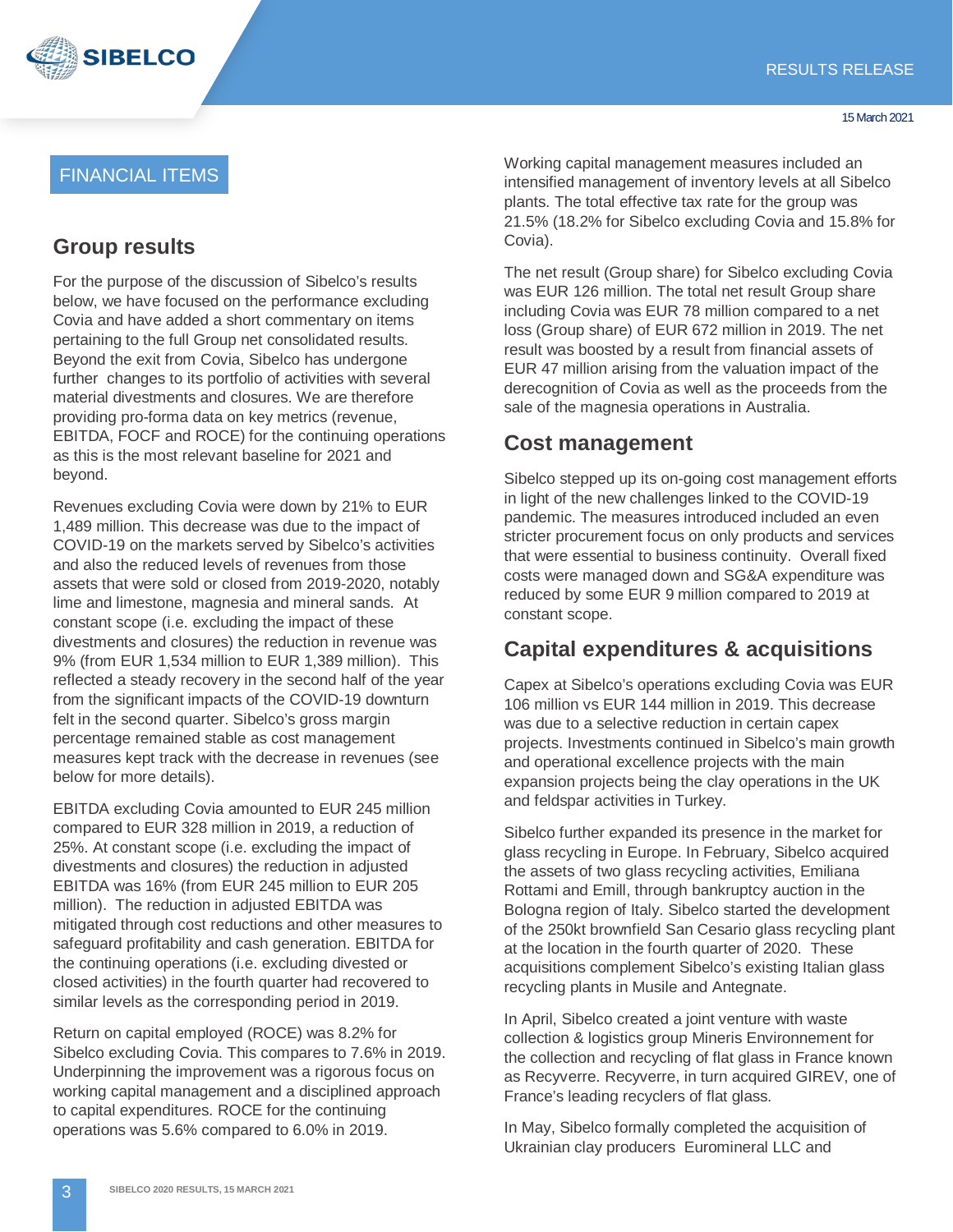

Kurdyumovsky Plant PrJSC, located in the Donetsk region. Sibelco had reached an agreement to buy these activities at the end of 2019. This acquisition will augment Sibelco's sustainability profile, reserves and mining life in Ukrainian clay, an important raw material for worldwide production of porcelain tiles.

Sibelco's strategic partnership with Act&Sorb in materials for water filtration based on recycled medium-density fibre board (MDF) took another step forward as construction of the production facility in Genk, Belgium, started in September. Act&Sorb was awarded a EUR 2 million grant from the Flemish authorities for its further development and growth. When fully operational, the new facility will convert 50,000 tonnes of waste medium density fibreboard into 7,500 tonnes of activated carbon, saving 100,000 trees and generating 2 MWe of syngas in the process.

# **Cash flow and funding**

Free operating cash flow (FOCF) excluding Covia reached EUR 79 million compared to EUR 45 million in 2019. Working capital requirements were reduced steadily through the year, with the main contributor being a 20% reduction in inventories. FOCF for the continuing operations increased from EUR 11 million to EUR 49 million.

Taking into consideration the cash impact from divestments and acquisitions, the free cash flow before dividends amounted to EUR 137 million. Net free cash flow after dividends was EUR 106 million which, after adjustments for foreign exchange impacts and scope changes, saw Sibelco's net financial position improve to EUR 168 million at the end of 2020.

# **Covia**

The merger of Unimin and Fairmount Santrol and the creation of Covia in 2018 was intended to give Sibelco greater strategic flexibility in the inherently volatile US energy market. Structural changes to the proppant segment in the US accelerated in the second half of 2018 and through 2019. This was compounded in 2020 by the twin economic shocks brought about by the COVID-19 pandemic and the collapse in the oil price as well as the burden of the onerous contracts related to railcar leases.

Despite the efforts of Covia's management to combat these effects, it became clear that more radical steps were necessary and the company elected to file for Chapter 11 protection in June. Sibelco looked at various options as part of the lead-up to this process but decided to step away in the best interests of Sibelco and its shareholders.

Covia exited the Chapter 11 process on 31 December 2020 and the resulting financial restructuring led to Sibelco's ownership being completely diluted. Covia was deconsolidated from Sibelco's financial reporting at the end of June in accordance with IFRS. In terms of the 2020 financial statements, the main impacts are as follows:

*Balance sheet:* all assets (EUR 1.9 billion), equity and debt (EUR 1.7 billion) of Covia was deconsolidated at 30 June.

*Income statement:* contains all P&L elements for Covia only for the first half of 2020 – being EUR 492 million revenue, EUR 50 million EBITDA and a net loss (share of the group) of EUR 48 million. Significant impairments on Covia had already been accounted for in 2019. The group income statement therefore contains a net gain from financial assets of EUR 35 million arising from the valuation impact of the derecognition of Covia assets as the overall loss of assets was more than offset by relief from liabilities and strengthen by a positive release from currency translations.

*Cash flow statement:* contains all cash elements relating to Covia for the first half of 2020, being a FOCF of EUR 27 million and a negative net free cash flow of EUR 15 million.

### **Dividend**

The Board of Directors proposes a gross annual dividend of EUR 106.00 per share at the Annual General Meeting on 21 April 2021. During 2020 no interim dividend was distributed. Subject to shareholder approval, the gross amount of EUR 106.00 per share will be paid out as from 12 May, 2021.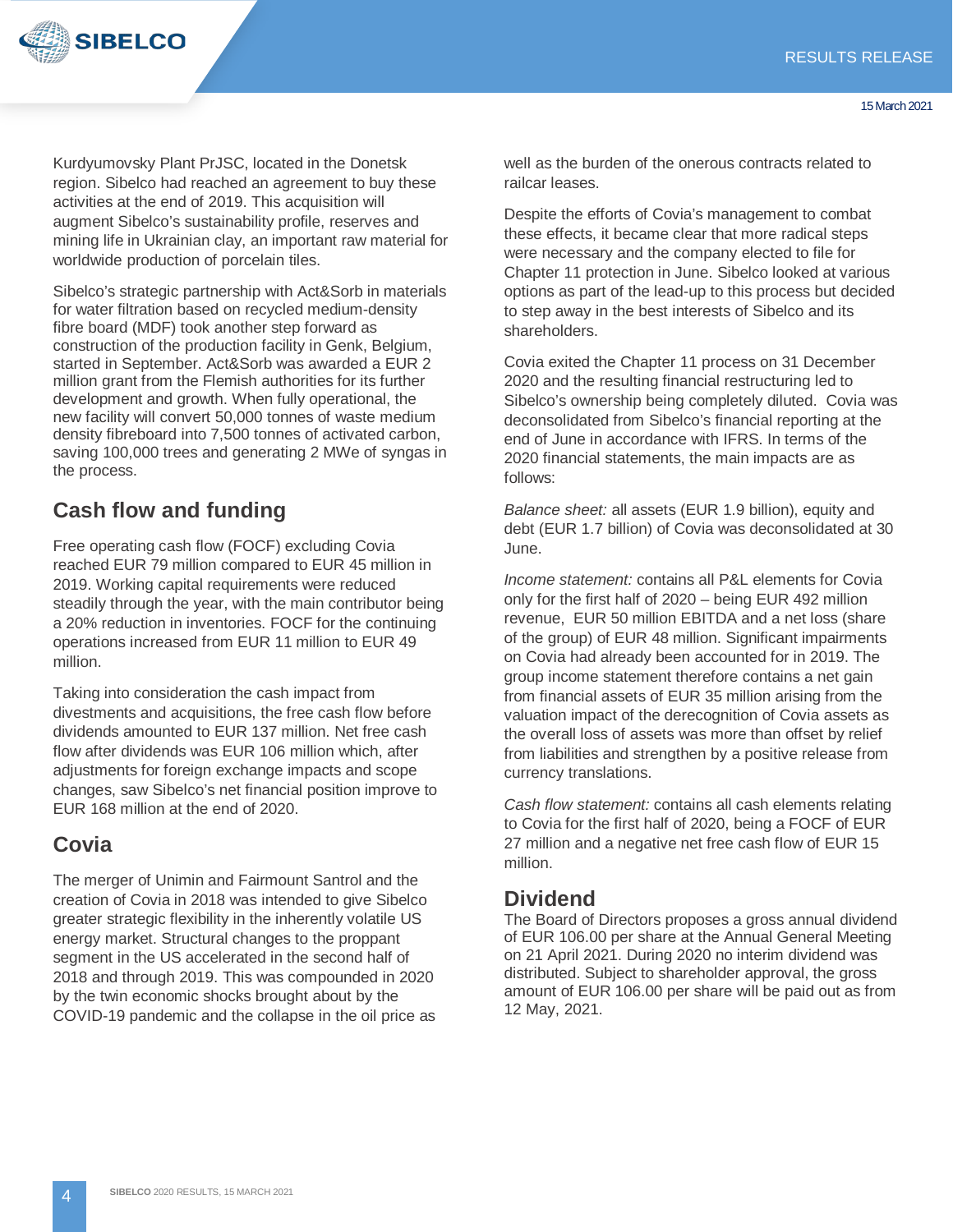

#### BUSINESS REVIEW

#### **Construction**

The **general construction** market was hardest hit by COVID-19 in March, April and May. After this shutdown period however, the market bounced back relatively quickly and sales of most Sibelco materials in the final quarter of the year were on par with the same period in 2019.

The **sanitaryware** sector was badly affected by the COVID-19 pandemic with many factories forced to close for up to two months and most customers cutting output by half. The final quarter of the year saw a steady uplift in sales as customers slowly returned to pre-pandemic production levels.

We made good headway with our drive to expand the sale of UK sanitaryware clays beyond Europe, utilising larger shipping vessels to cost-effectively reach growing markets in South America. We gained a solid foothold in Mexico, now the world's third largest producer of sanitaryware, and plan further growth here next year whilst also targeting Columbia and Brazil as well as Asia.

The **structural ceramics** market (incorporating bricks and roof tiles) fared better than most industries during the pandemic enabling us to achieve strong sales in the key markets of Germany, Belgium, Netherlands and Russia.

**Tile** manufacturing was badly hit by COVID-19 lockdown restrictions in Italy, Spain and India, resulting in us losing the equivalent of one month's worth of sales in each country. Sales in **engineered stone** also fell as producers significantly reduced stock from March onwards.

Against this backdrop, our main focus was on the consolidation of assets whilst laying foundations for growth in 2021. In April we finalised the acquisition of Ukrainian clay producers Euromineral and Kurdyumovsky to further strengthen our position in the porcelain tile market. Good progress was made on construction of an additional processing plant at Çine (Turkey) which will help to boost production of a new double-floated feldspar product developed for the engineered stone market. Work also continued on a new clay blending platform in India which will be commissioned in the first quarter of 2021.

We improved our capability to supply Turkish feldspar and Ukrainian clays to tile and engineered stone customers in Italy and Spain through the opening of our new storage and processing facility at the port of Ravenna (Italy) in November, coupled with recent expansion at the Port of Castellon and extra processing capability in Utiel (Spain).

### **Glass & Electronics**

Sales in the **float glass** sector suffered significantly as the COVID-19 pandemic forced the majority of customers in Western Europe to cease production between April and June. Whilst several furnaces closed permanently, we saw a recovery in sales from September onwards with the market back operating at around 80% pre-COVID levels by the end of the year.

**Container glass** felt the main impact of the pandemic during May, with most customers returning to around 90% of 2019 production levels by the end of the summer and 95% by the end of the year. Conditions in the luxury glass segment remained challenging, however we saw a strong performance in **beverage**, **food** and **pharmaceuticals**.

Sales of high purity quartz suffered as the **solar PV**  sector ground to a virtual halt in the first half of the year due to lockdowns and the restriction of labour movement in China. We benefited from a strong recovery in the fourth quarter of the year as market conditions improved and we won a major new supply contract.

A severe contraction in global **automotive** production accounted for a slump in sales of silica flour and anorthosite, whilst supply of petalite to the **ceramicglass** sector was hit significantly by low-priced lithium carbonate from China. Sales to the **display glass** sector were also down.

Sales to the **semi-conductor** sector were boosted as customers increased inventory levels to prevent supply interruption during the pandemic. Our performance in the **printed circuit board** and **epoxy moulding compound** segments was slightly down as a result of poor sales to China in the first half of the year as well as the impact of US dollar depreciation.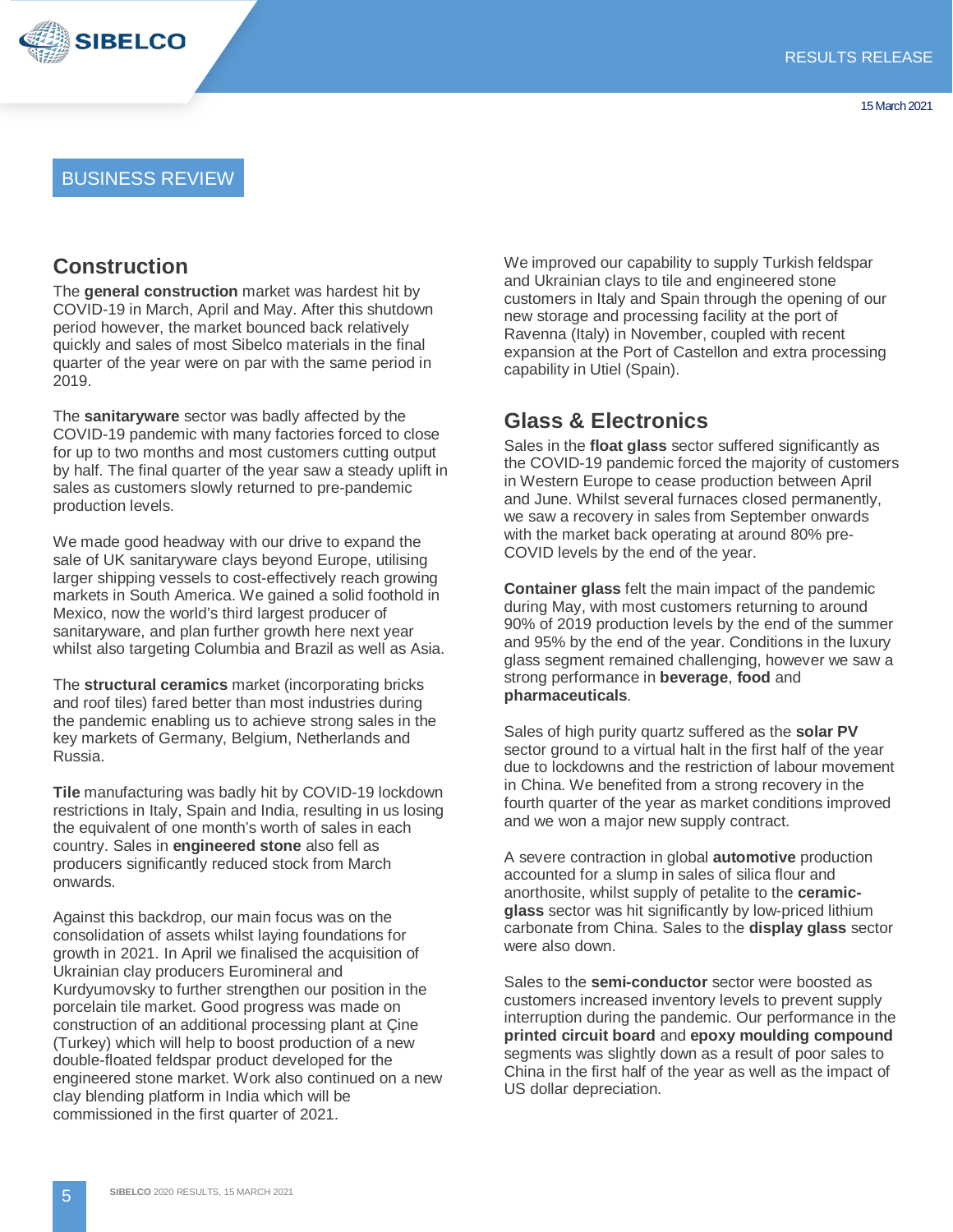

### **Industrial & Consumer**

The **industrial paint** sector suffered during quarter two resulting in reduced demand for barium sulphate and feldspar. The second half of the year however saw a strong recovery.

**Decorative paint** was one of the few markets affected positively by the COVID-19 pandemic as lockdown restrictions saw people spend more time on home improvement projects. The resulting surge in paint sales at DIY stores worldwide saw increased demand for Sibelco's coatings materials, particularly calcium carbonate in Brazil and nepheline in Europe.

Sales in the **tableware** sector performed well thanks to a new product we have developed for black porcelain.

Whilst the global **polymers** market shrank by more than 10% against 2019 as a result of the pandemic, Sibelco sales fell by only half this amount. Sales of silicates to the **automotive** and **paper** sectors were badly hit, however our core polymers business held up well and actually grew slightly thanks to increased sales in the **plastic film**, **plastic pipes** and **medical glove**  segments.

Sales of nepheline syenite for plastic film were adversely affected by increased competition from Turkey, however we offset reduced volumes in the **flame retardants** market through the acquisition of new customers.

Despite the impact of COVID-19 we managed to grow sales in Europe's **water filtration** market. We made good progress in the development of mineral-based solutions for pollutant removal and expanded our product range with several new materials.

Sales to Brazil's **personal care** segment performed well throughout the year and the negative impact of Brazil's currency slide was offset by the successful reorganisation of our local business and implementation of operational process improvements.

#### **Steel, Refractory & Foundry**

We saw a sharp drop in sales to the **steel** market as the pandemic led to the idling of blast furnaces throughout Europe and to a lesser extent India. When back up and running, many furnaces switched from traditional sinter feed materials to iron ore pellets, serving to temper a recovery in sales towards the end of the year.

The **refractory** market tends to follow the same trends as steel, however sales to this sector were less affected by COVID-19.

Sales in **foundry** also dropped as a result of the pandemic, particularly in southern Europe where foundries depend heavily on car manufacturing. Sales in northern Europe suffered less impact as foundries here tend to focus more on commercial vehicles.

## **Recycling**

Sales of **recycled glass** (cullet) continued to grow in 2020, largely through the expansion of production capacity in Italy at our Musile, Venice and Antegnate plants. Sales in Belgium and France were consistent with the previous year, reaffirming the now-firmly established role of cullet in sustainable glass manufacturing.

Production capacity in Italy will be further expanded in 2021 through a brownfield construction project at San Cesario, Modena.

#### **OUTLOOK**

The COVID-19 pandemic and its economic impacts are still being felt at the beginning of 2021. While a recovery is underway in many sectors, the final extent and timing of this recovery remain unclear. We assume a slow but steady improvement in most industries that use Sibelco's materials.

In addition to the Covia exit, the 2020 financial performance for Sibelco included material contributions from assets that were divested or closed. These activities will make no contribution to the financial performance of 2021

The relevant 2020 EBITDA baseline for comparison in 2021, is EUR 205 m, which is the EBITDA of the continuing activities of Sibelco.

#### SIBELCO 2025

Sibelco introduced its Sibelco 2025 vision and strategy in February 2021. This maps out a transformational path to further improve operational, commercial and financial performance and a clear commitment to sustainability.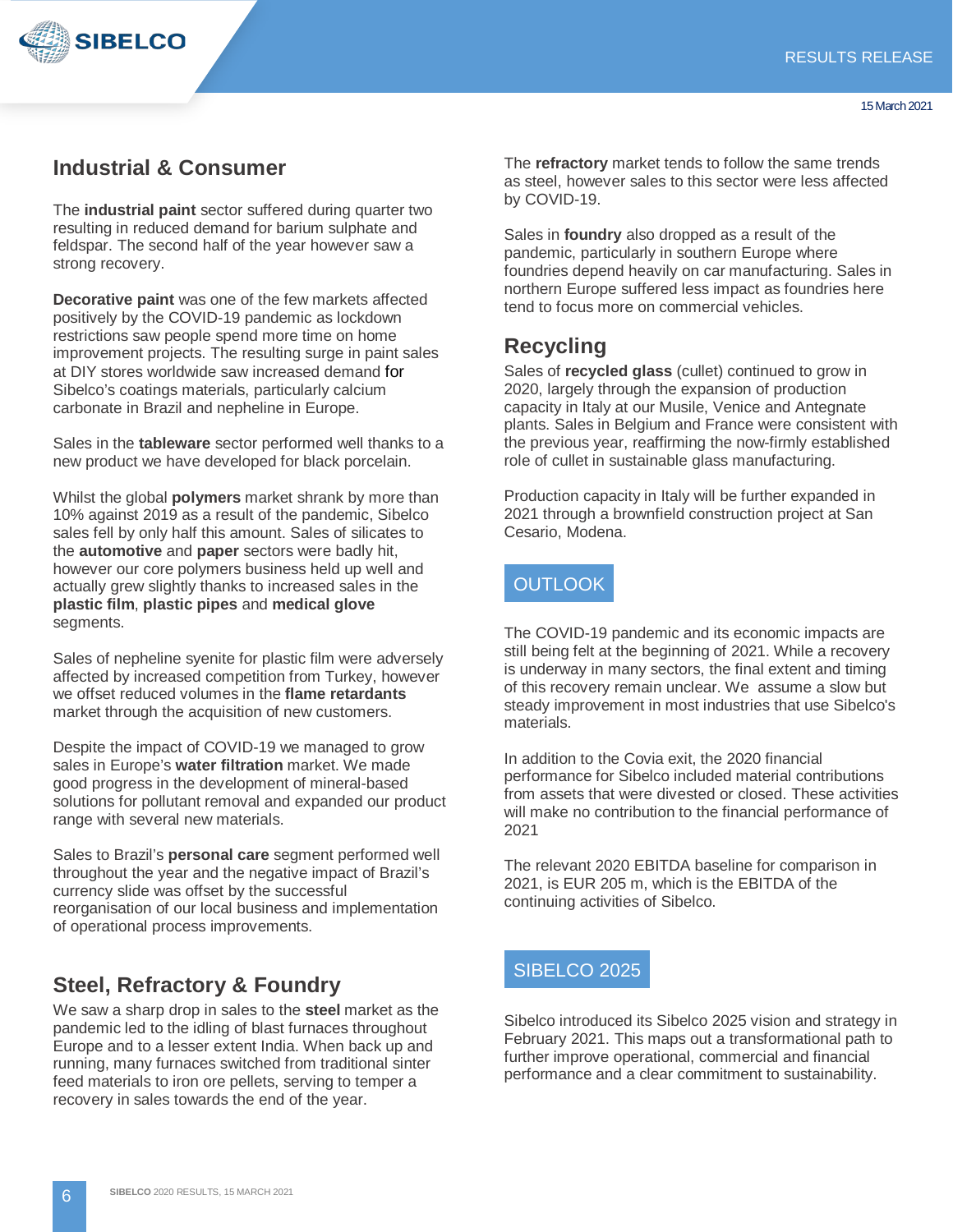

#### **Our vision is to become:**

- The global leader in the mining, processing and selling of silica sand
- A regional leader in clays for ceramics, feldspathic minerals, olivine and glass recycling

Sustainability, including a relentless focus on safety and CO2 emissions reduction, is a fundamental part of our vision.

#### **Our targets:**

As an intermediate checkpoint we have set the following targets for 2023:

*Safety:* reduce recordable incident rate to below 2.5 (4.0 in 2020)

*Cash flow:* improve free operating cash flow to EUR 120 million (EUR 49 million in 2020)

*Returns:* improve return on capital employed (ROCE) to 11% (5.6% in 2020)

*CO2 emissions:* in recognition of the severity of the global climate crisis, and as part of our reflections for the Sibelco 2025 strategy, we have decided to develop a new emissions roadmap for Sibelco in the first half of 2021. This roadmap and objectives will be presented to shareholders in August.

#### *Disclaimer*

*This document contains projections and other forward-looking statements. Investors should be aware that such projections and forward-looking statements are subject to various risks and uncertainties (many of which are difficult to predict and generally beyond the control of Sibelco) that could cause actual results and developments to differ materially from those expressed or implied.*

*Besides IFRS accounts, the Group also presents underlying, non-audited performance indicators. The objective is to generate a view that avoids distortion and facilitates the appreciation of performance and comparability of results over time.*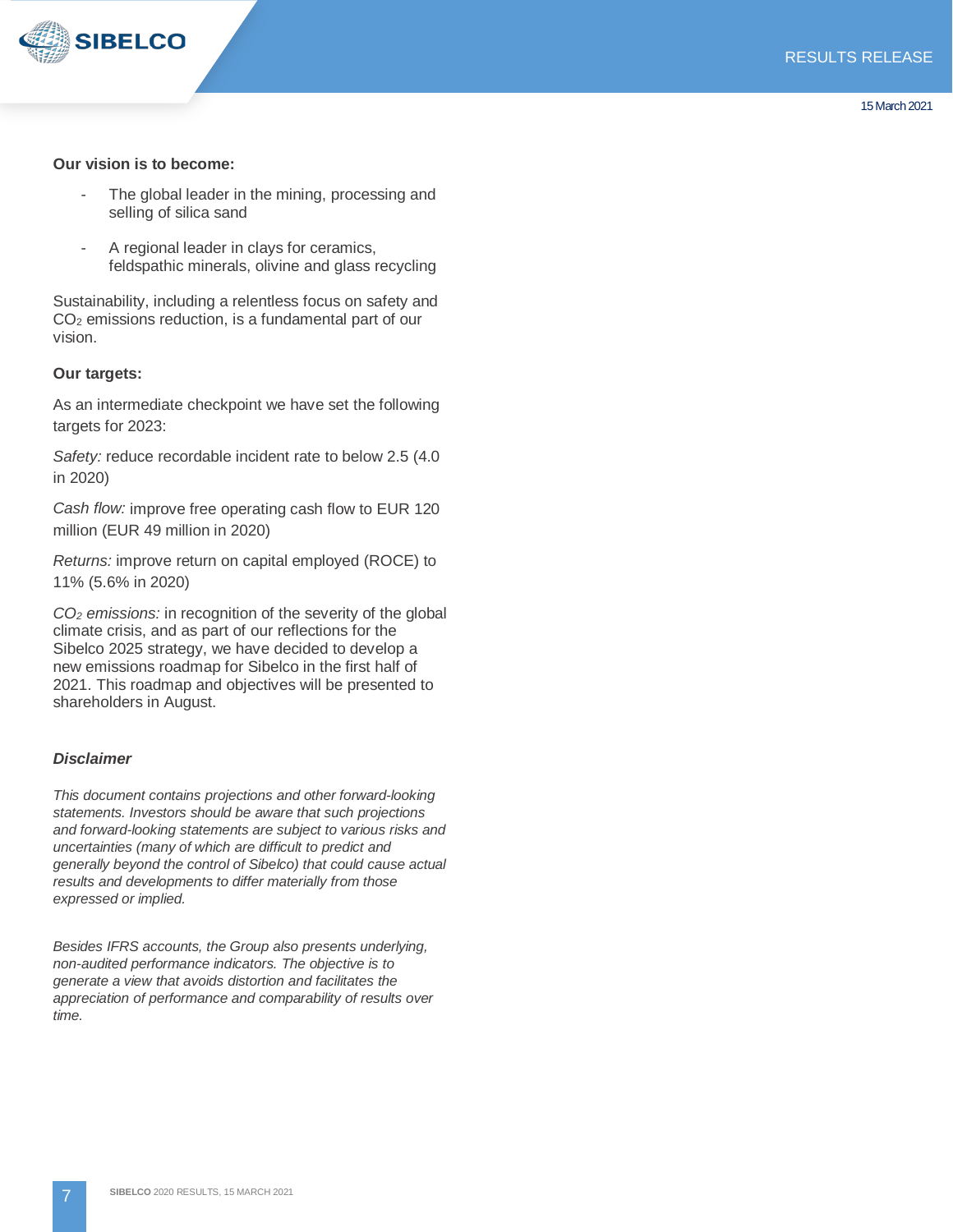# FINANCIAL STATEMENTS

# **Consolidated Income Statement of Profit or Loss**

| In thousands EUR                                           | 2019          | 2020        |
|------------------------------------------------------------|---------------|-------------|
| <b>Revenue</b>                                             | 3,295,130     | 1,975,529   |
| Cost of sales (-)                                          | (2,819,250)   | (1,620,952) |
| <b>Gross profit</b>                                        | 475,879       | 354,577     |
| Other operating income                                     | 41,900        | 62,338      |
| SG&A expenses (-)                                          | (371, 556)    | (265, 861)  |
| Other operating expenses (-)                               | (1,415,822)   | (59,032)    |
| EBIT                                                       | (1,269,599)   | 92,022      |
| Financial income                                           | 205,137       | 50,108      |
| Financial expenses (-)                                     | (164, 852)    | (81, 033)   |
| Share of profit of equity-accounted investees (net of tax) | 3,684         | 3,869       |
| <b>Profit (loss) before income taxes</b>                   | (1, 225, 630) | 64,965      |
| Income taxes                                               | 152,609       | (13, 118)   |
| <b>Profit (loss) for the period</b>                        | (1,073,022)   | 51,847      |
| Attributable to:                                           |               |             |
| Owners of the Company                                      | (671, 754)    | 78,262      |
| Non-controlling interests                                  | (401, 268)    | (26, 414)   |
|                                                            | (1,073,022)   | 51,847      |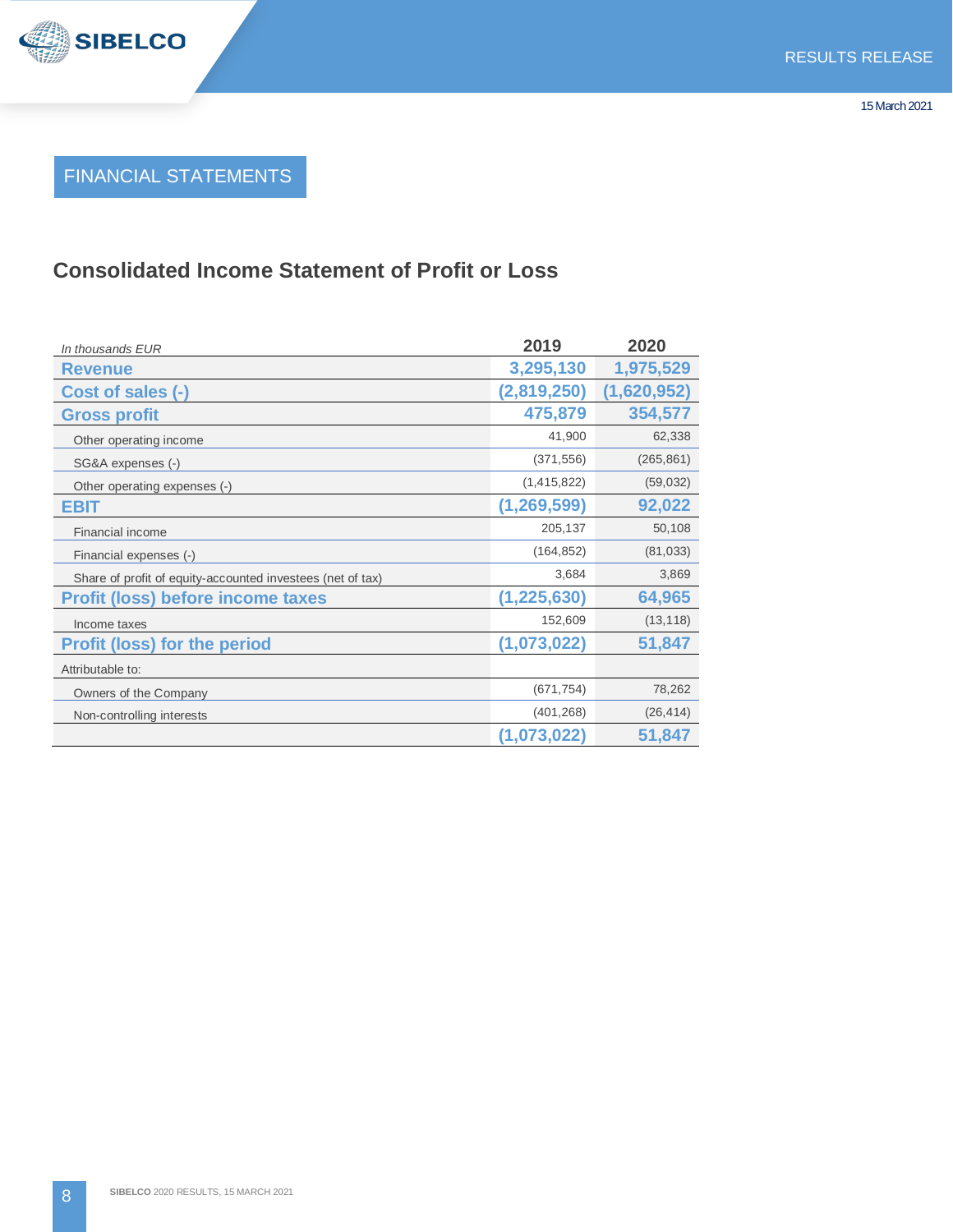

# **Consolidated Statement of Financial Position**

| In thousands EUR                        | 2019      | 2020      |
|-----------------------------------------|-----------|-----------|
| Assets                                  | 4,160,400 | 1,913,419 |
| <b>Non-current assets</b>               | 2,592,698 | 1,076,474 |
| Property, plant and equipment           | 2,082,922 | 793,405   |
| Intangible assets other than goodwill   | 129,849   | 83,341    |
| Right-of-use assets                     | 204,956   | 63,924    |
| Goodwill                                | 14,827    | 14,564    |
| Equity-accounted investees              | 29,777    | 30,295    |
| Deferred tax assets                     | 104,358   | 84,219    |
| Non-current financial assets            | 4,783     | 3,756     |
| Other non-current assets                | 21,226    | 2,971     |
| <b>Current assets</b>                   | 1,567,701 | 836,945   |
| Inventories                             | 376,299   | 195,259   |
| <b>Current financial assets</b>         | 1,978     | 1,834     |
| Trade receivables                       | 372,360   | 188,132   |
| Other receivables                       | 94,595    | 76,819    |
| Current tax assets                      | 34,095    | 19.204    |
| Cash and cash equivalents               | 580,692   | 348,901   |
| Assets classified as held for sale      | 107,682   | 6,796     |
| <b>Equity and liabilities</b>           | 4,160,400 | 1,913,419 |
| <b>Total equity</b>                     | 1,113,763 | 1,052,713 |
| Equity attributable to equity holders   | 1,097,953 | 1,047,112 |
| Share capital                           | 25,000    | 25,000    |
| Share premium                           | 12        | 12        |
| Retained earnings and reserves          | 1,072,941 | 1,022,100 |
| <b>Non-controlling interests</b>        | 15,810    | 5,601     |
| <b>Non-current liabilities</b>          | 2,258,457 | 477,865   |
| Interest bearing loans & borrowings     | 1,466,390 | 72,333    |
| Lease obligations                       | 289,705   | 46,281    |
| Non-current provisions                  | 308,217   | 262,866   |
| Employee benefits                       | 132,034   | 73,189    |
| Deferred tax liabilities                | 26,717    | 19,905    |
| Trade and other payables                | 4,965     | 562       |
| Other non-current liabilities           | 30,428    | 2,729     |
| <b>Current liabilities</b>              | 788,179   | 382,840   |
| <b>Bank overdrafts</b>                  | 10,971    | 2,415     |
| Interest bearing loans & borrowings     | 58,700    | 41,985    |
| Lease obligations                       | 76,568    | 17,738    |
| Current provisions                      | 88,389    | 41,220    |
| Trade and other payables                | 498,949   | 260,328   |
| Current tax liabilities                 | 11,596    | 10,287    |
| Other current liabilities               | 3,471     | 2,028     |
| Liabilities classified as held for sale | 39,536    | 6,838     |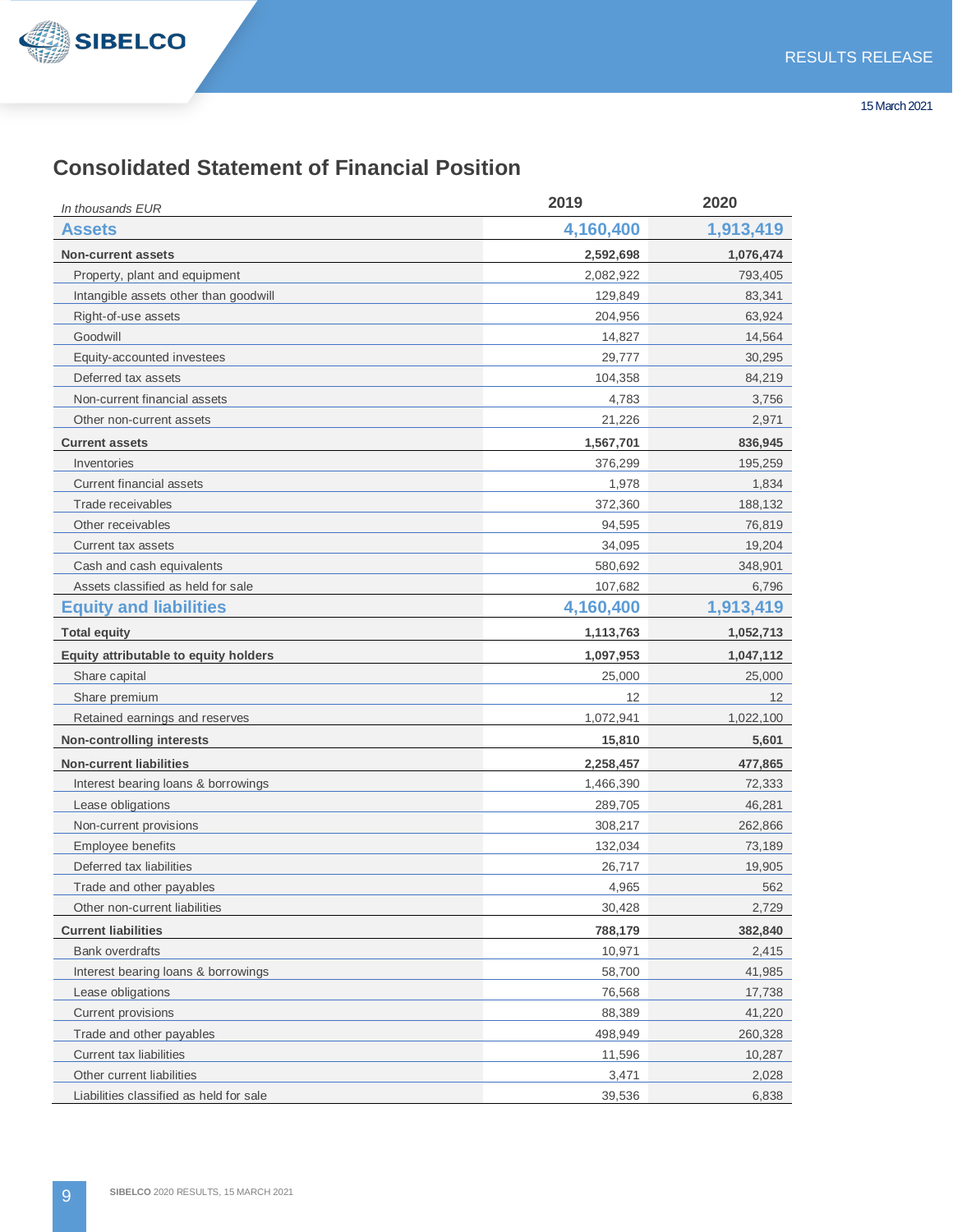

# **Simplified Statement of Cash Flows**

| In thousands of EUR                                    | 2019       | 2020        |
|--------------------------------------------------------|------------|-------------|
| <b>Adjusted EBIT</b>                                   | 127,148    | 51,847      |
| Amortisation, depreciation and impairment              | 427,315    | 189,827     |
| <b>EBITDA</b>                                          | 554,463    | 294,316     |
| Income taxes (paid)/received                           | (29, 378)  | (13, 438)   |
| Capex                                                  | (212, 053) | (118, 963)  |
| Working capital changes                                | (496)      | 18,300      |
| Use of provisions                                      | (67, 226)  | (45, 424)   |
| Additional provisions                                  | 589        | (2, 137)    |
| Cash contributions to defined benefit plans            | (25, 048)  | (18, 481)   |
| Add back pension expenses in EBITDA                    | 7,535      | 5,586       |
| Share-based payment expense                            | 9,076      | 160         |
| Other non-cash items                                   | (36, 269)  | (14, 120)   |
| <b>Free operating cash flow</b>                        | 222,269    | 105,799     |
| Interest (paid)/received                               | 66,458     | (51, 113)   |
| Proceeds from sale of PPE                              | 36,950     | 63,929      |
| Acquisitions of land and reserves                      | (21, 114)  | (7, 411)    |
| Acquisitions of subsidiaries/non-controlling interests | (13, 395)  | (25, 140)   |
| Disposal of subsidiaries/associates                    | 461,351    | 36,513      |
| Purchase of treasury shares                            | (1, 152)   |             |
| Dividends received                                     | 2,222      | 3,936       |
| Dividends paid                                         | (72, 432)  | (35, 442)   |
| Other items                                            | 33,864     | 346         |
| Net debt decrease (increase)                           | 582,143    | 91,418      |
|                                                        |            |             |
| <b>Opening net financial debt at 1 January</b>         | 1,390,721  | 1,341,773   |
| Change in net financial debt                           | 582,143    | (91, 512)   |
| Changes in IFRS accounting policies (IFRS 16)          | 422,412    |             |
| Leases                                                 | 57,394     | 33,252      |
| Scope changes                                          | 3,016      | (1,453,182) |
| Exchange rate fluctuations and other                   | 50,373     | 1,506       |
| <b>Closing net financial debt at 31 December</b>       | 1,341,773  | (168, 163)  |

Tim Weekes shareholder@sibelco.com Tel: +32 473 984914 tim.weekes@sibelco.com

**MEDIA ENQUIRIES SHAREHOLDER ENQUIRIES**

SCR-Sibelco N.V. Plantin en Moretuslei 1A B-2018 Antwerp Belgium